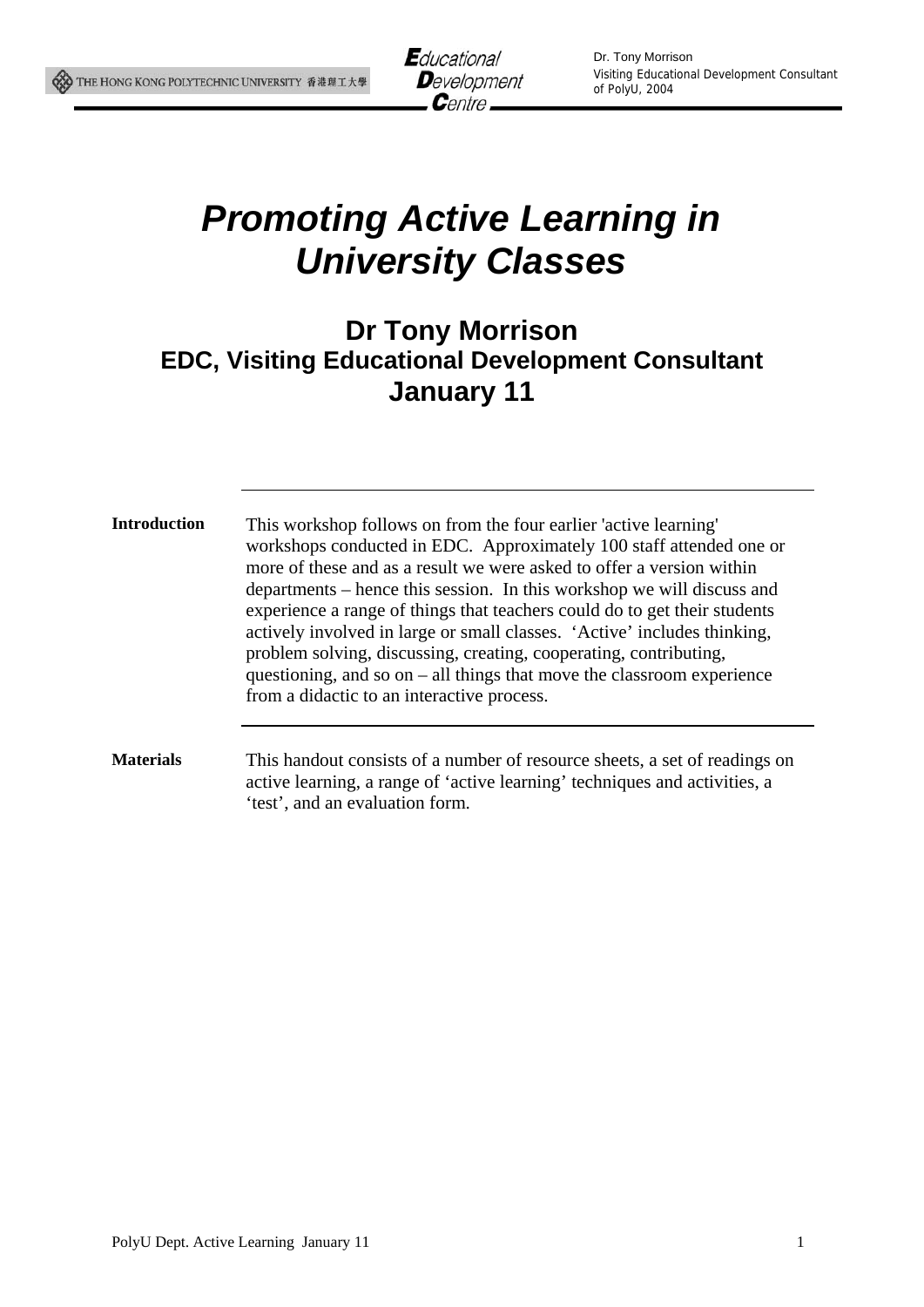

| <b>Rationale</b>             | Active learning isn't a new idea. It goes back at least as far as Socrates<br>and was a major emphasis among progressive educators like John Dewey.<br>And yet, if you look into many university classrooms, we seem to have<br>forgotten that learning is naturally an active process. It involves putting<br>our students in situations which compel them to read, speak, listen, think<br>deeply, and write. While well delivered lectures are valuable and are not<br>uncommon, sometimes the thinking required while attending a lecture is<br>low level comprehension that goes from the ear to the writing hand and<br>leaves the mind untouched. Active learning puts the responsibility of<br>organizing what is to be learned in the hands of the learners themselves,<br>and ideally lends itself to a more diverse range of learning styles.<br>Learning is an active process. In some way a student must be actively<br>engaged in the class, with the materials, solving problems, processing<br>information, evaluating evidence, and so on. This can be alone or with a<br>peer or in a group. It can be in class or out of class. It might be reflecting<br>on moral dilemmas or considering a specific technical problem.<br>It is the teacher's job to promote active learning by moving away from<br>being content focused to student focused and providing opportunities and<br>motivation to get students actively involved with the materials and each |
|------------------------------|-------------------------------------------------------------------------------------------------------------------------------------------------------------------------------------------------------------------------------------------------------------------------------------------------------------------------------------------------------------------------------------------------------------------------------------------------------------------------------------------------------------------------------------------------------------------------------------------------------------------------------------------------------------------------------------------------------------------------------------------------------------------------------------------------------------------------------------------------------------------------------------------------------------------------------------------------------------------------------------------------------------------------------------------------------------------------------------------------------------------------------------------------------------------------------------------------------------------------------------------------------------------------------------------------------------------------------------------------------------------------------------------------------------------------------------------------------------------------------|
|                              | other.                                                                                                                                                                                                                                                                                                                                                                                                                                                                                                                                                                                                                                                                                                                                                                                                                                                                                                                                                                                                                                                                                                                                                                                                                                                                                                                                                                                                                                                                        |
| <b>Fundamental</b><br>issues | • Teaching is made up of two parts – the CONTENT and PROCESS<br>• Education and learning is an ACTIVE process – always by the learner;<br>• Teaching is about changing the learner in some desirable way $-$ in<br>terms of knowledge, skills and attitudes.                                                                                                                                                                                                                                                                                                                                                                                                                                                                                                                                                                                                                                                                                                                                                                                                                                                                                                                                                                                                                                                                                                                                                                                                                  |

# **Plan for the session (a guide only – may be changed)**

This session will model a university tutorial. Participants will be exposed to a range of methods and techniques suitable for university teaching. The content covered will include active learning; characteristics of student learners; principles of teaching; qualities of teachers; student centred learning; and appropriate methodologies.

| 10 | Introductions and concerns / needs / expectations<br>(Getting students speaking – warming up the group) | <b>Think Pair Share</b><br>Concerns / needs              |
|----|---------------------------------------------------------------------------------------------------------|----------------------------------------------------------|
| 10 | Basic concepts and ideas                                                                                | Discussion, Active,<br>Groundrules,<br>Content - process |
| 30 | Characteristics of the student learner                                                                  | Pyramid technique                                        |
| 20 | Qualities of teachers                                                                                   | Diversity exercise                                       |
| 10 | Summary and feedback and discussion                                                                     | What will you do?                                        |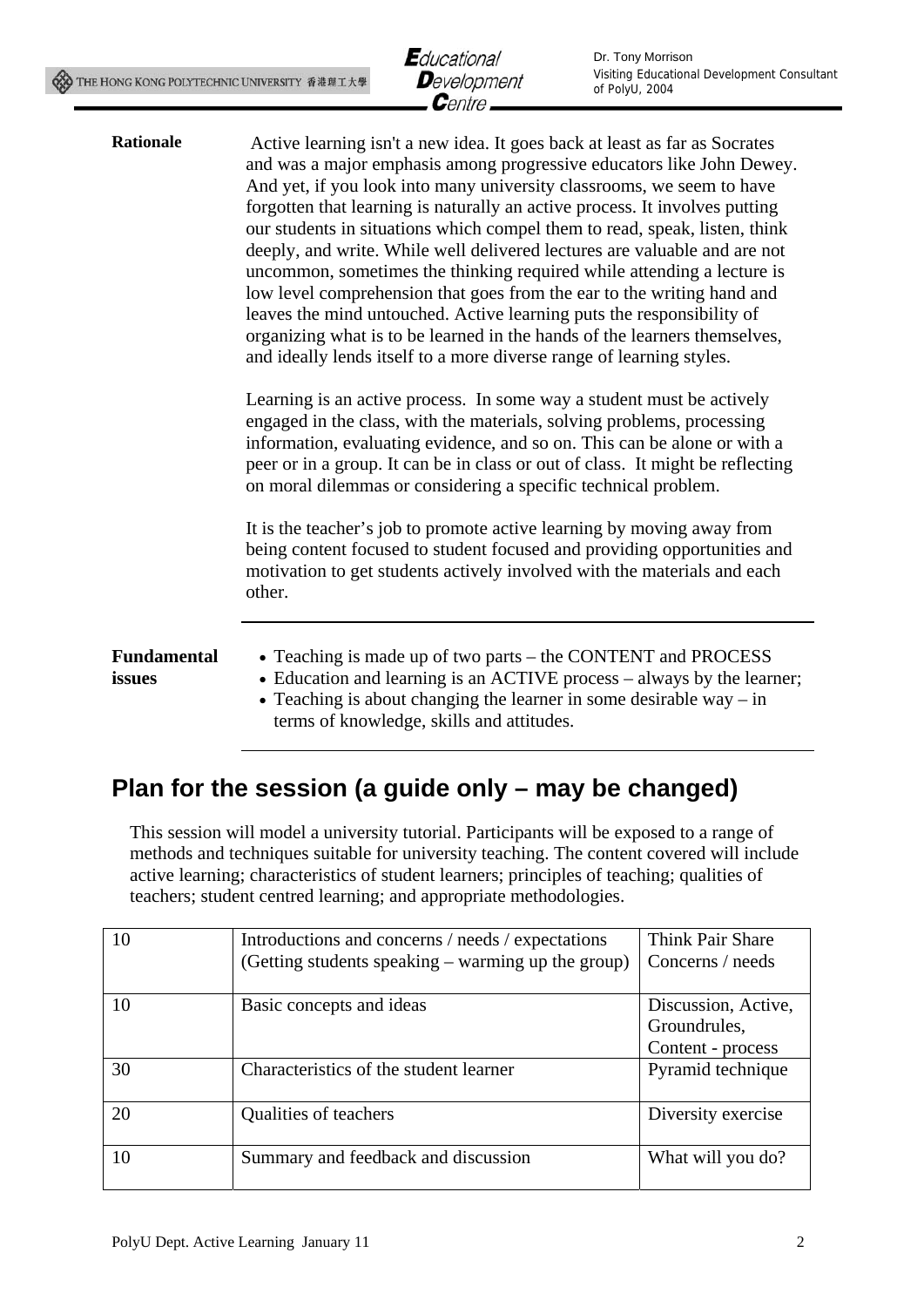

Dr. Tony Morrison Visiting Educational Development Consultant of PolyU, 2004

### **TEACHING is made up of two basic parts**

**The CONTENT - what is to be taught** 

**The PROCESS - how it is to be taught** 

**EDUCATION is an** *ACTIVE* **process** 

**The learner** *MUST* **be active** 

**The teacher** *MAY* **be active**

**A teacher's job is to** *FACILITATE***, i.e. help, the learning by students** 

**A teacher must also** *MANIPULATE* **the process and the environment in which learning can take place** 

**Therefore a good teacher is a** *FACIPULATOR*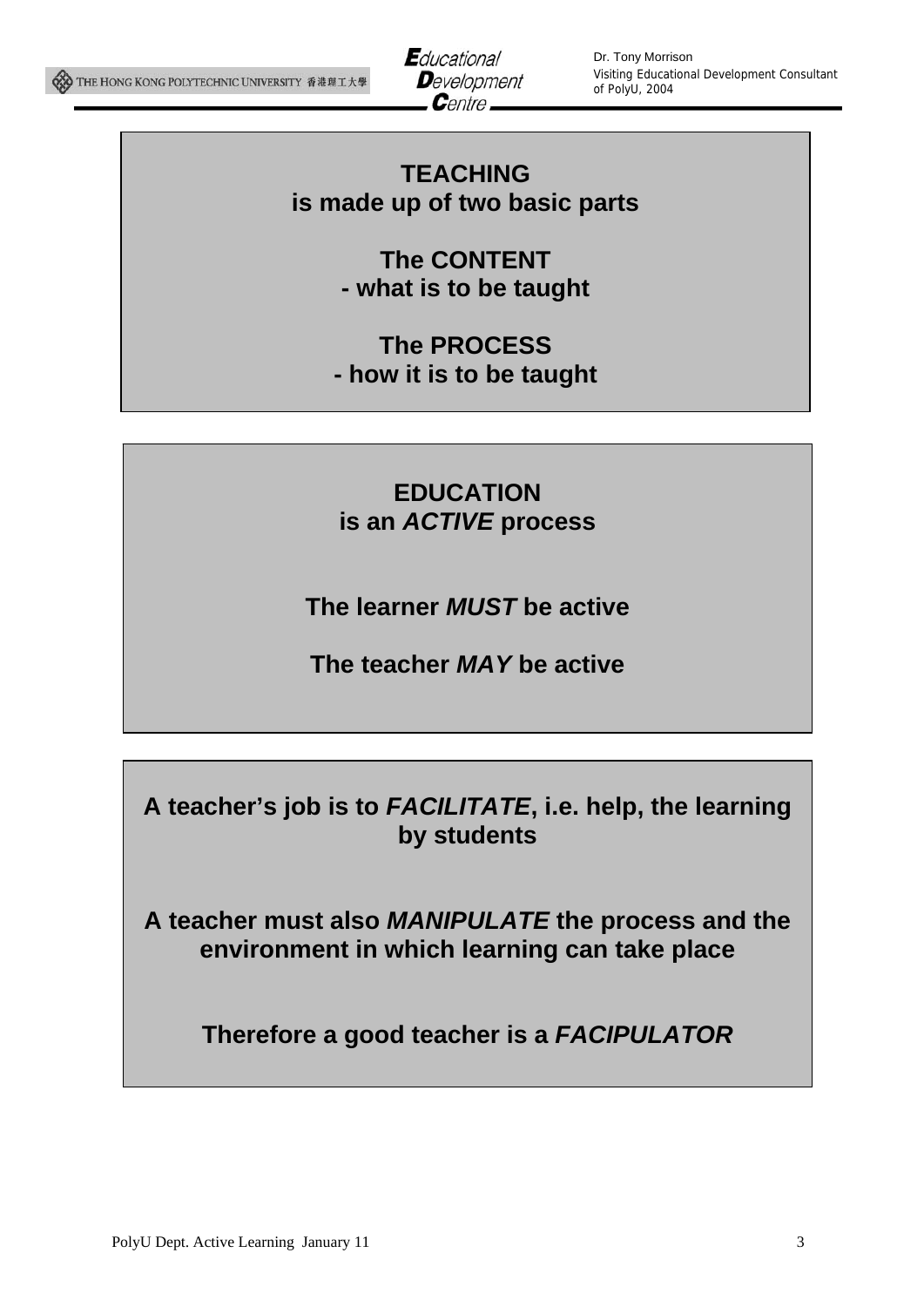



### **Promoting higher order thinking appropriate to university students!!**

As far as possible in education especially higher education we should be promoting learning where higher order cognitive and other skills are learnt – therefore try to ensure students are performing at the upper levels of the following hierarchy -

### **Bloom's taxonomy of educational objectives**

| Knowledge          | <b>Simple recall of facts</b>                                                                                                                    |
|--------------------|--------------------------------------------------------------------------------------------------------------------------------------------------|
|                    | Action verbs include define, describe, identify, label, list, match, outline,                                                                    |
|                    | reproduce, select, state                                                                                                                         |
| Comprehension      | <b>Understanding the material</b>                                                                                                                |
|                    | Action verbs include convert, defend, distinguish, estimate, explain,                                                                            |
|                    | extend, generalize, give example, infer, paraphrase, predict, rewrite,                                                                           |
|                    | summarize                                                                                                                                        |
| <b>Application</b> | Apply rules, methods and principles to specific situations                                                                                       |
|                    | Action verbs include change, compute, demonstrate, discover, manipulate,<br>modify, operate, predict, prepare, produce, relate, show, solve, use |
| <b>Analysis</b>    | Breaking the information or procedure into component parts                                                                                       |
|                    | Action verbs include break down, differentiate, discriminate, distinguish,                                                                       |
|                    | <i>identify, illustrate, infer, outline, point out, relate, select, separate</i>                                                                 |
| <b>Synthesis</b>   | Combining various parts into new wholes – creativity                                                                                             |
|                    | Action verbs include categorize, combine, compile, compose, create,                                                                              |
|                    | devise, design, explain, generate, modify, organize, plan, rearrange,                                                                            |
|                    | revise, categorize, combine, compile, compose, create, devise, design,                                                                           |
|                    | generate, modify, organize, plan, rearrange, revise, rewrite, summarize                                                                          |
| <b>Evaluation</b>  | Judging the value of information, ideas, and procedures.                                                                                         |
|                    | Action verbs include appraise, compare, conclude, contrast, criticize,                                                                           |
|                    | discriminate, explain, justify, interpret, relate, summarize, support                                                                            |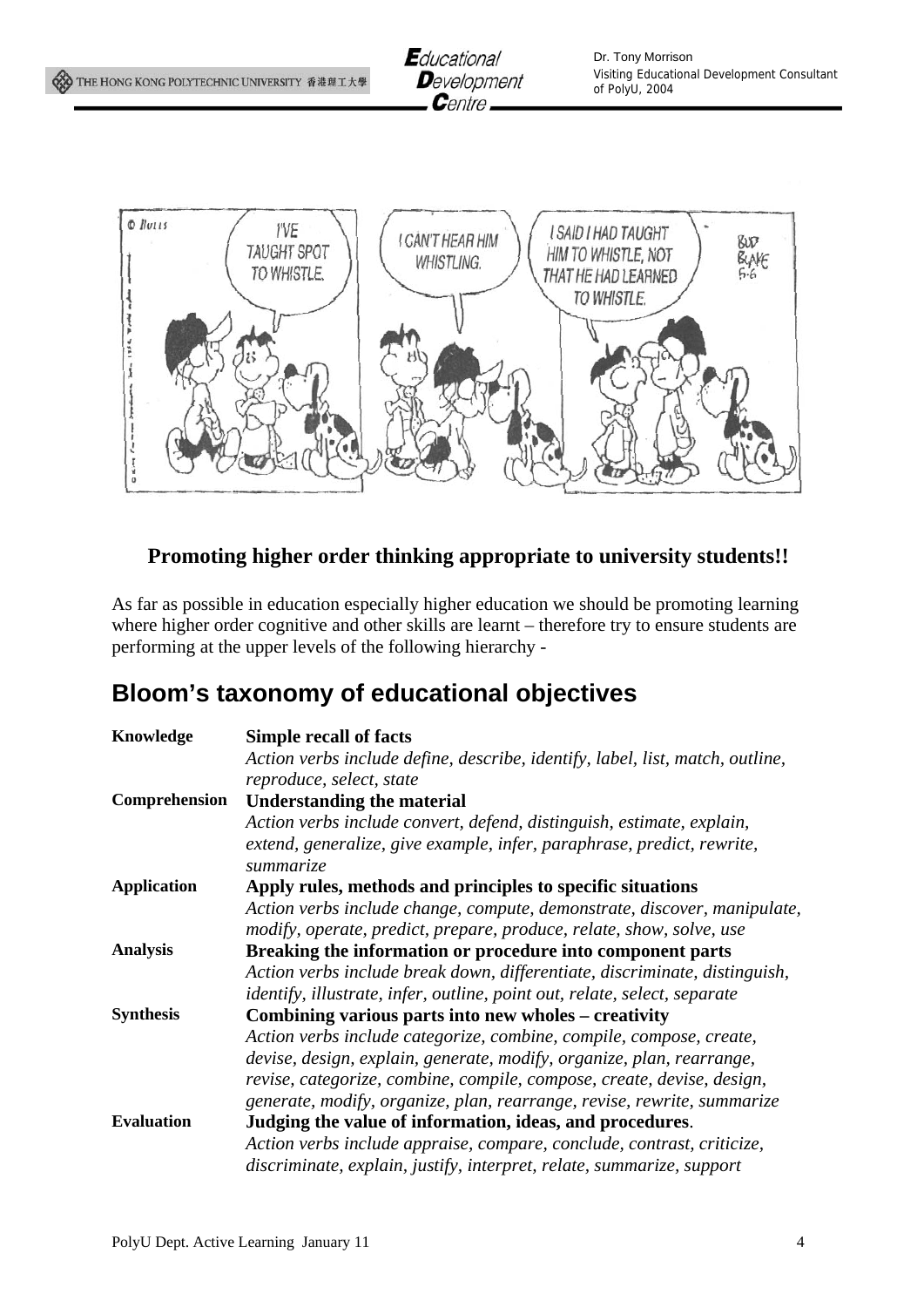# **Characteristics of the STUDENT learner**

- 1. Students typically start learning experiences with a high level of motivation to succeed.
- 2. When new learning is linked to what they already know or to their past experience, students can learn quickly and effectively.
- 3. Students tend to be set in some of their ways of thinking and behaving they may have to unlearn things that otherwise block new learning.
- 4. Students learn best when they have had a share in developing the learning goals.
- 5. Students like to see the relevance of any piece of learning to their lives.
- 6. Students learn at varying rates and do best when this is allowed for and they are not in a strongly competitive situation or against the clock.
- 7. Students learn best when they are physically and mentally comfortable when they know and feel at ease with their teachers and fellow-students.
- 8. Student learners prefer to be actively involved in the learning process.
- 9. Students bring to learning a great deal of knowledge and experience which the tutor can draw on.
- 10. Students need to experience success in their learning as quickly and often as possible to maintain and increase their motivation.
- 11. Students are often the best judge of their competence or performance.

**Questions** From your own perspective as a tutor / teacher in university, which four of the above characteristics would you consider *most* important?

Why did you pick those ones?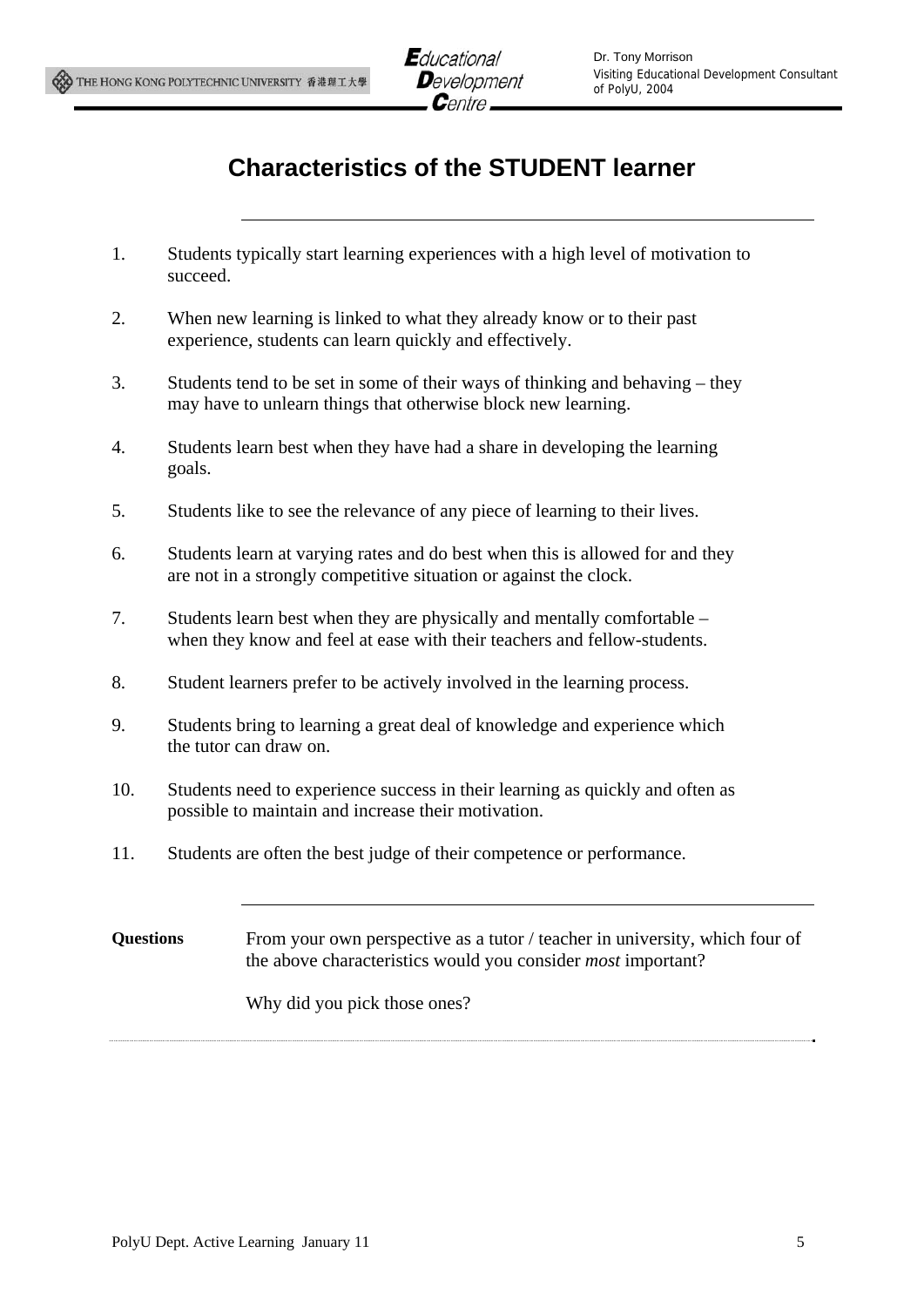



### **Characteristics of 'good' and 'bad' lecturers, teachers, tutors etc.**



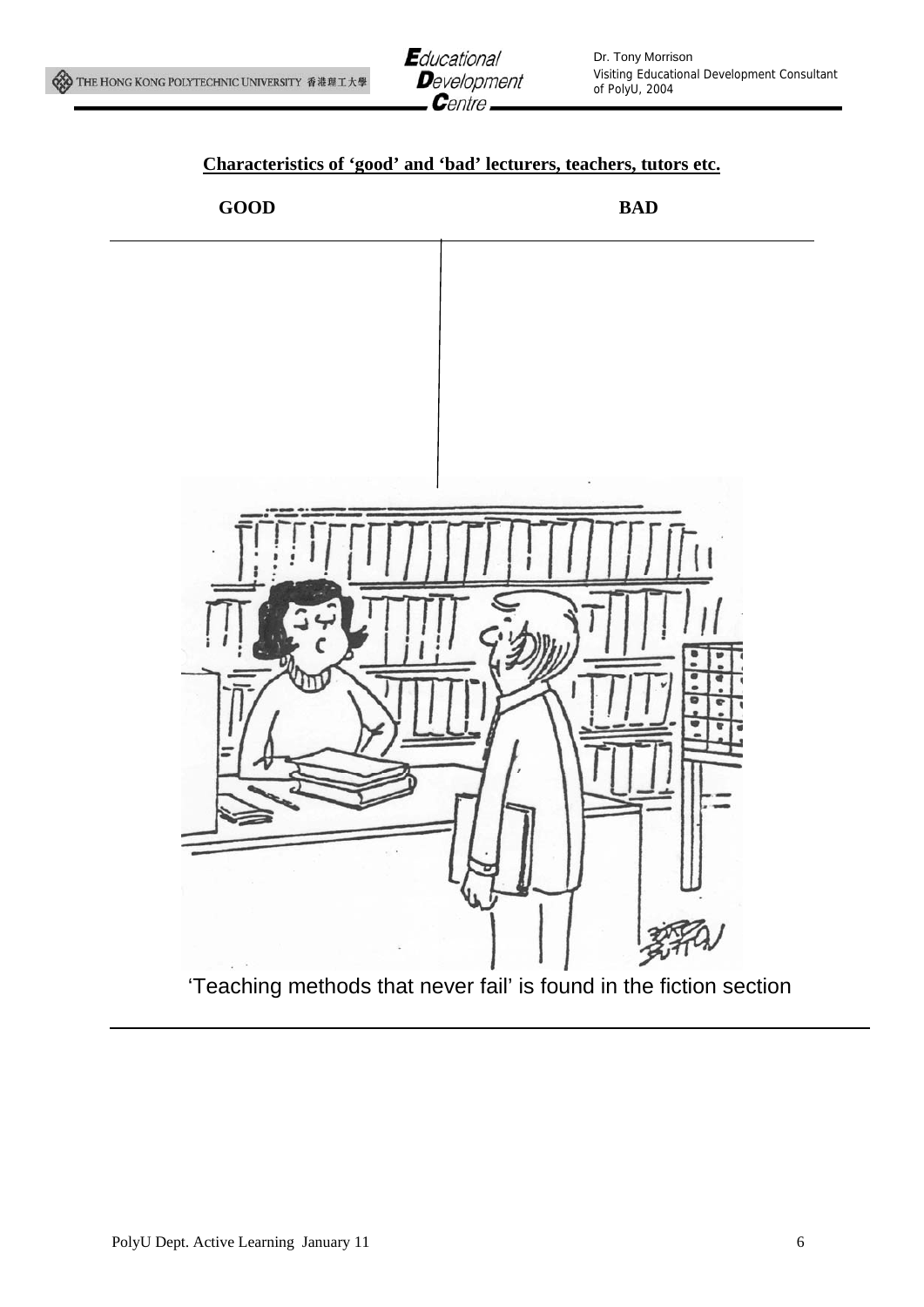

#### **The Pyramid Technique**

| Step 1 | Individual work<br>$(3-5$ minutes)            | focuses student on topic<br>$\bullet$<br>reduces pressure later on<br>$\bullet$<br>reminds each student that he/she has a<br>$\bullet$<br>contribution to make                                              |
|--------|-----------------------------------------------|-------------------------------------------------------------------------------------------------------------------------------------------------------------------------------------------------------------|
| Step 2 | Work in pairs<br>$(3-5$ minutes)              | reduces nervousness<br>$\bullet$<br>builds contact in group<br>٠<br>balances out vocal/ non vocal students<br>$\bullet$<br>involves everyone<br>$\bullet$<br>creates a good working atmosphere<br>$\bullet$ |
| Step 3 | Small group work<br>$(10-15 \text{ minutes})$ | more free ranging discussion<br>$\bullet$<br>individual has support of a partner<br>$\bullet$<br>most productive discussion takes place<br>students learn from each other<br>$\bullet$                      |
| Step 4 | Whole class                                   | sharing of ideas<br>generates further insights<br>builds group cohesion<br>$\bullet$<br>students can ask questions from teacher<br>$\bullet$                                                                |

#### **Why this is a good technique**

It empowers students by affirming what they each know and what they collectively know. It is common to find that the group already knows much of the knowledge or content that we feel we need to teach.

• It is an open ended process which avoids the orthodoxy of the one 'right' answer. Instead it focuses on better ones, and the range of better ones.

It is student centred yet the role of the teacher as a guide, facilitator and resource person is also important.

• Everyone gets the chance to speak in non-threatening contexts

• Students are encouraged to work on problems co-operatively which encourages a sense of interdependence rather than competition.

It encourages students to critically reflect on their own shortcomings as students in a context where, at the same time, they can learn from others.

#### **Here is a simple multiplication problem, the student's**

**working, and the solution.** 

| 169         |  |
|-------------|--|
| <u>x 43</u> |  |
| 6760        |  |
| 497         |  |
| 7157        |  |

**You have ONE MINUTE to give it a mark out of ten.**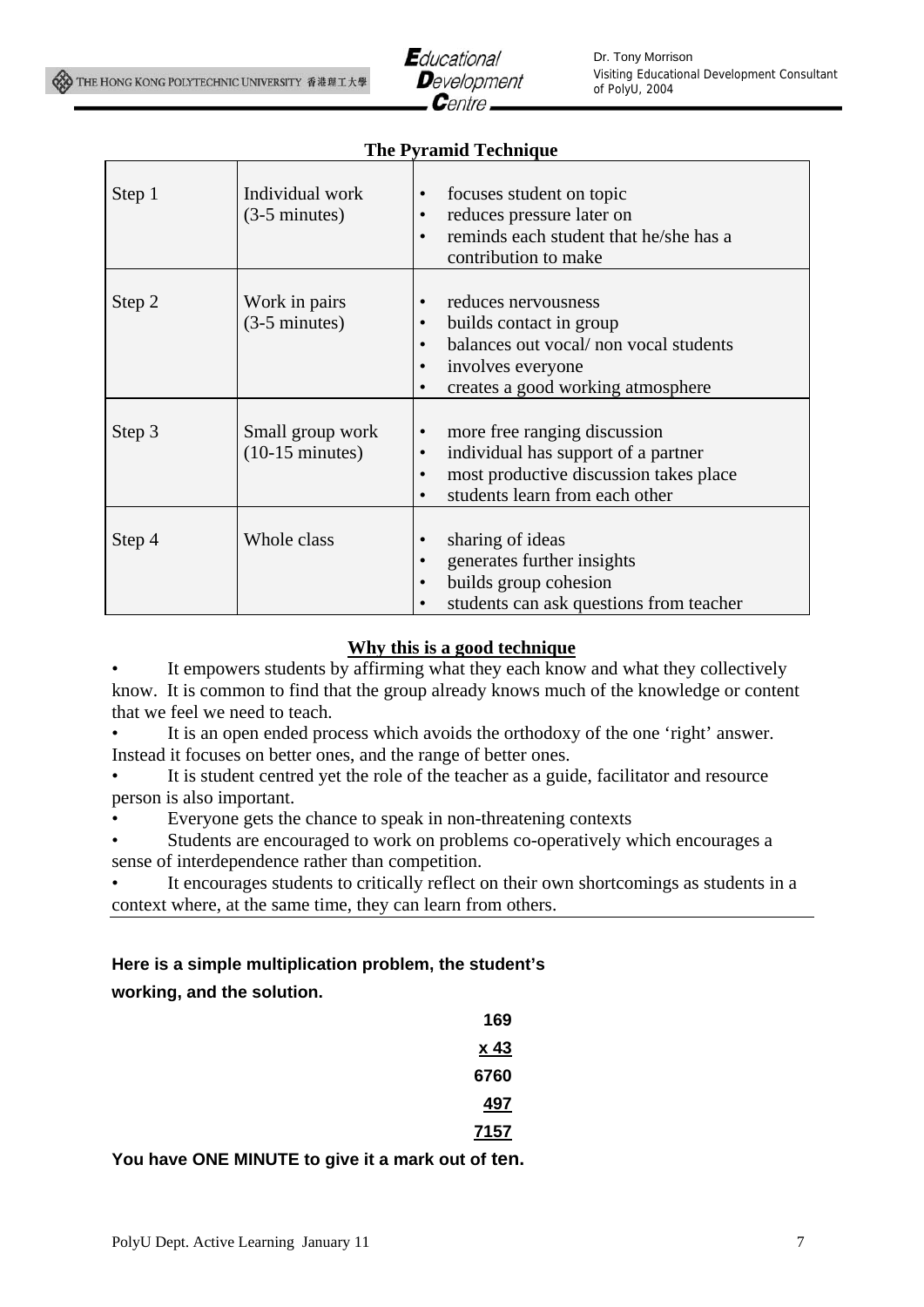### **EXPLAINING CONCEPTS AND IDEAS**

#### **Explaining is one of the key tasks of a teacher / tutor / lecturer / presenter. The following exercise gives participants the opportunity to try and explain a difficult concept or idea and also generates the qualities and characteristics of a good and not so good explanation.**

1 In pairs, pick a relevant idea, concept, process or technique that you might have to explain to a class, and explain it to your partner. *Take turns: You have two minutes each (Note the things that were good about the explanation you hear as well as the things that could be improved.)* 

2 Join with another pair to form groups of four. Each of the four people explain to the others what has just been explained to them. *Take turns: You have one minute each. (Again note the things that characterised the good and not so good explanations)* 

3 As a group discuss the explanations and develop a list entitled 'Qualities and characteristics of a good and not so good explanation' *(You have ten minutes)*

**Good explanations are……………………….** 

**Poor explanations are …………………………**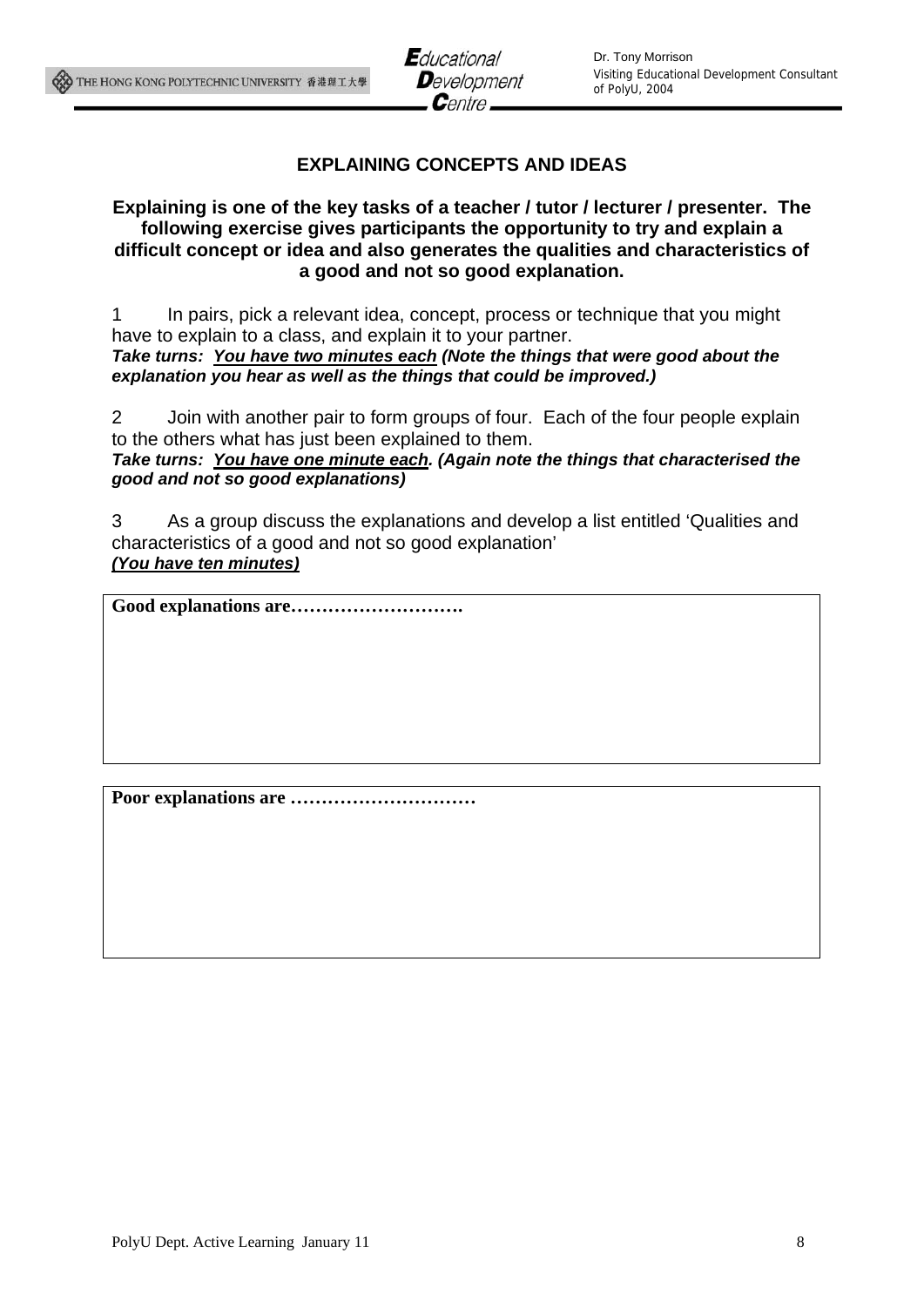

# **Five minute test**

List **4** 'active methods' developed during this session that you might use in your classroom.

| $\mathbf{1}$   |  |  |
|----------------|--|--|
| $\overline{2}$ |  |  |
| $\mathfrak{Z}$ |  |  |

4

Answer the following questions in your own words!

1 Why should we promote 'active' learning?

#### 2 Why do we assess students learning?

#### 3 Why are students difficult to motivate?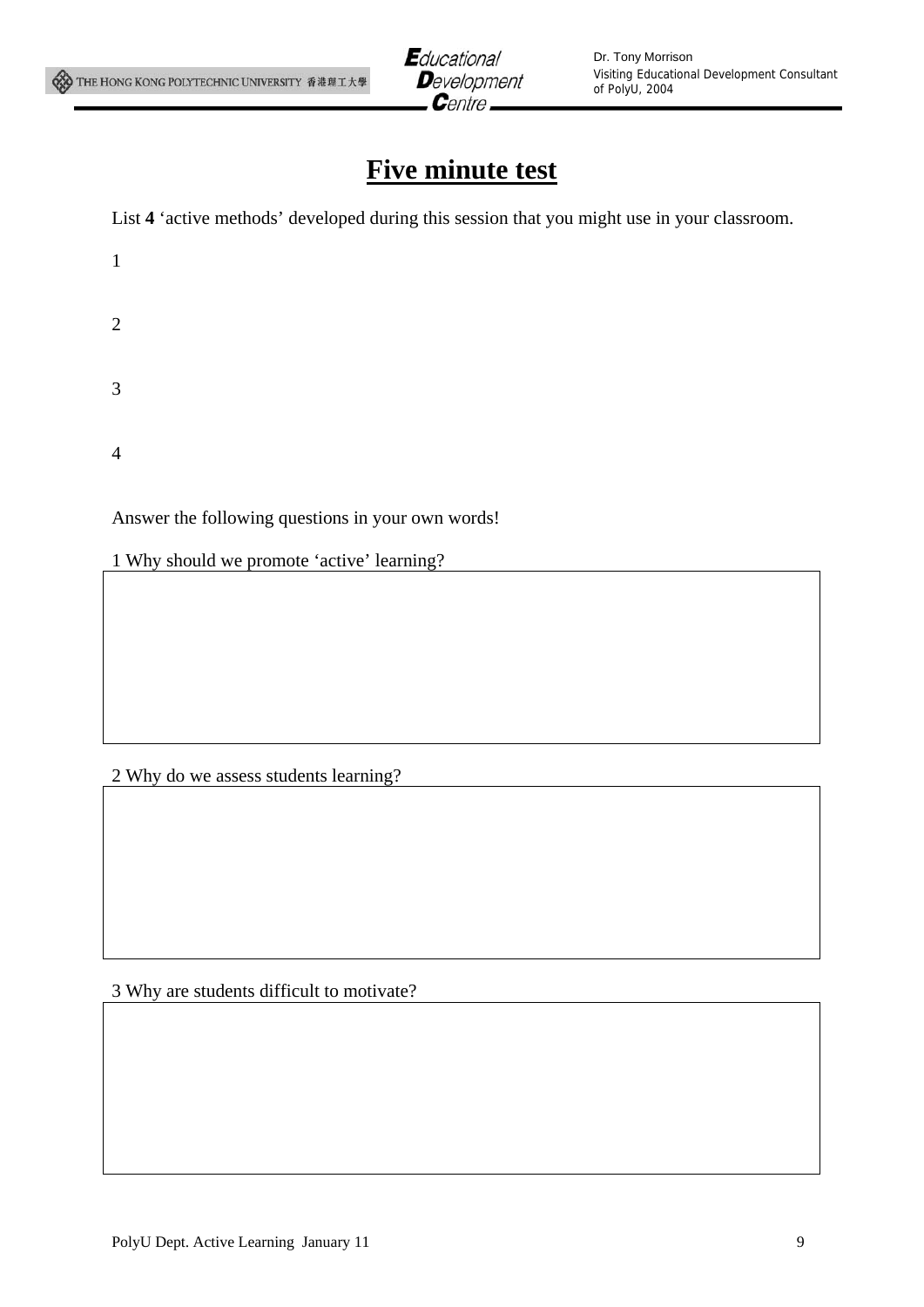# **Some more 'active' teaching strategies to try in classes**

| Think $-$ pair $-$<br>share | Each person considers the topic/question and writes down some<br>ideas/answers. S/he joins with one other for discussion. This provides a<br>good basis for wider discussion.                                                                                                                                                                                                                      |
|-----------------------------|----------------------------------------------------------------------------------------------------------------------------------------------------------------------------------------------------------------------------------------------------------------------------------------------------------------------------------------------------------------------------------------------------|
| <b>Extremes</b>             | Each person thinks of the 'best' and 'worst' or 'positive qualities' and<br>negative qualities' of something. These are collected and discussed to<br>generate a ranking of 'extremes'.                                                                                                                                                                                                            |
| Whole to part to<br>whole   | Teacher or expert demonstrates a process or skill. One or more<br>participants try the skill and show difficulties. The skill is broken down<br>into small parts and learnt and put together with discussion.                                                                                                                                                                                      |
| 'Buzz' groups               | Working in small groups, people discuss an issue. Topics can include:<br>• How much they already know about a topic<br>• What they are not sure about<br>• What they want the lecturer to cover next                                                                                                                                                                                               |
| Round                       | Every person takes a turn to make a statement. Useful topics:<br>• One thing I need to know about<br>• Something that I learned today<br>• One important point (about the topic)                                                                                                                                                                                                                   |
| <b>Case studies</b>         | A 'story' or scenario is presented to the group (often, but not always, as a<br>handout). Groups discuss the story or work together on questions.                                                                                                                                                                                                                                                  |
| Group<br>discussion         | Groups (up to 6 people) talk about a topic. A set of questions from the<br>lecturer helps to structure the discussion and focus the group. The larger<br>the group, the more difficult it is for everyone to participate actively.                                                                                                                                                                 |
| 'Tell your<br>partner'      | Pairs. Each person explains a topic/concept/ answer to someone else. The<br>partner has to listen, then ask questions.                                                                                                                                                                                                                                                                             |
| <b>Fishbowl</b>             | One group discusses a topic. The second group observes the discussion<br>and each person records:<br>A partner's contributions (and gives individual feedback afterwards), or<br>The important parts of the discussion (may be identification of issues,<br>applications, generalisations, etc., depending on the task instructions)                                                               |
| Role play                   | Groups/ pairs/ individuals 'act out' information on a specific topic, often<br>in front of the class or group. If they lack confidence, they can work in<br>pairs without 'performing' in front of the whole class. Set a time limit for<br>each group. This activity can be used for formative or summative<br>assessment. It is important to allow time for participants to de-<br>role/debrief. |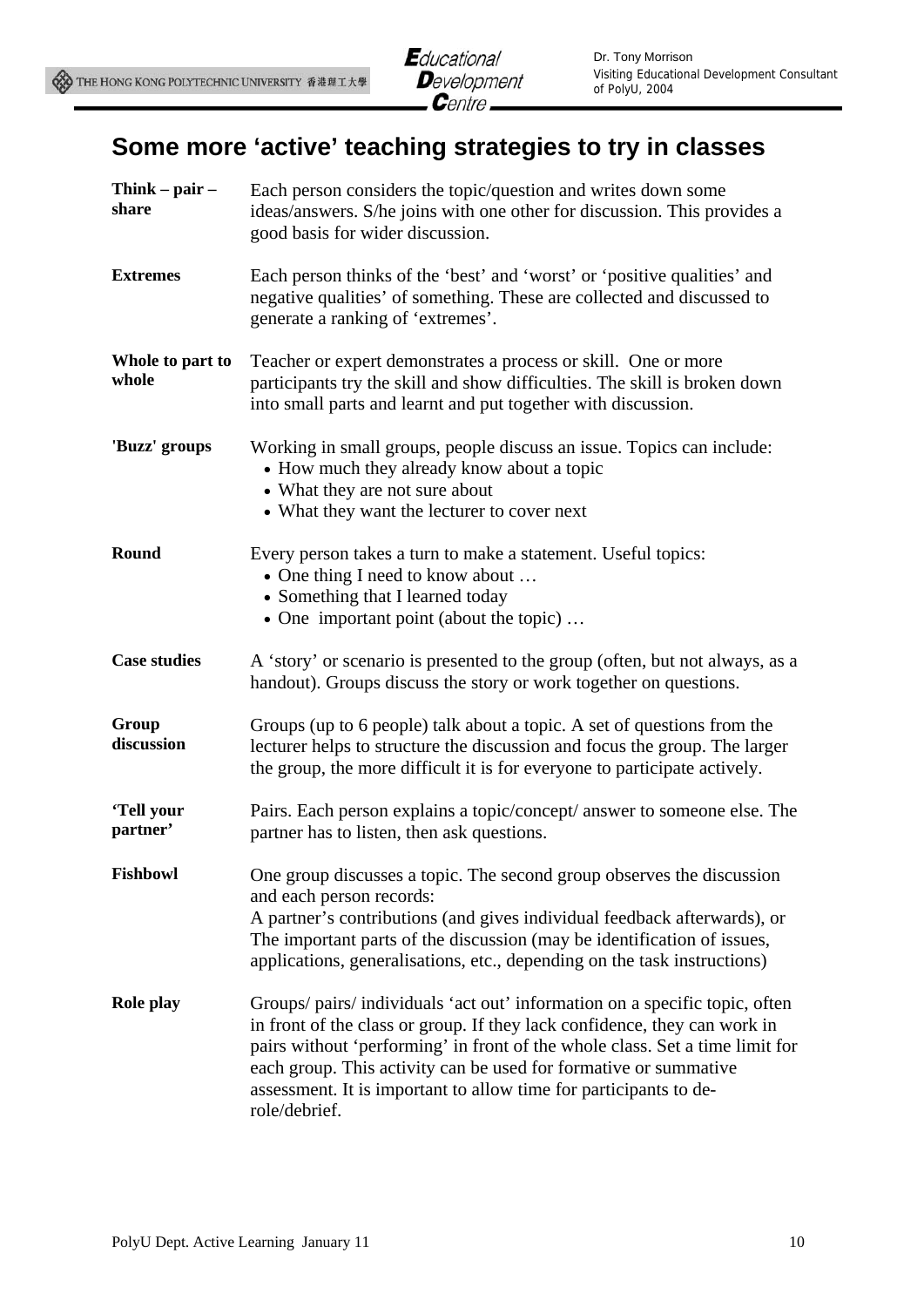| <b>Presentations</b>                  | Individuals or small groups find information on a topic, then prepare and<br>deliver a short informative session to the wider group.                                                                                                                                                                                                                                                                                                                                                                                                          |
|---------------------------------------|-----------------------------------------------------------------------------------------------------------------------------------------------------------------------------------------------------------------------------------------------------------------------------------------------------------------------------------------------------------------------------------------------------------------------------------------------------------------------------------------------------------------------------------------------|
| Panel                                 | Several 'experts' are invited to the session and answer questions from the<br>class. The experts may be from industry, other teachers, and/or students.<br>They may each speak briefly before the question session.                                                                                                                                                                                                                                                                                                                           |
| <b>Question and</b><br>answer session | This is a useful activity to check students' understanding. A time is set<br>aside for a discussion/answer session. Questions may be submitted in<br>writing at the previous session (good for shy students), they may be oral.                                                                                                                                                                                                                                                                                                               |
| <b>Syndicates</b>                     | Groups of students work together on a project(s) which entails<br>researching and presenting (written or oral) information. Useful for<br>focusing on group skills while covering discipline content.                                                                                                                                                                                                                                                                                                                                         |
| <b>Brainstorming</b>                  | Everyone thinks of as many different ideas as possible. All ideas are<br>accepted and recorded without comment. The ideas are evaluated after a<br>set time period or when inspiration ends.                                                                                                                                                                                                                                                                                                                                                  |
| <b>Information</b><br>transfer        | This is a paired activity. Partners ask each other questions and give<br>answers to fill gaps on their worksheets. (Each worksheet has different<br>gaps.)                                                                                                                                                                                                                                                                                                                                                                                    |
| <b>Matching</b>                       | This activity is one way to divide a large group into pairs. Members of<br>the group are given cards which contain either a title or a definition. They<br>have to find the person with the complementary card. In finding their<br>partners, they come across a range of definitions and have to think about<br>the topic. Content can be simple or complex depending on people's<br>abilities. The pairs then work together on an exercise/problem related to<br>their title and definition. Reporting back afterwards widens the learning. |
| Withdrawal                            | While the group works together or alone on set work, the lecturer spends<br>time with individual students or small groups. The individual assistance<br>can be rostered through the course so that everyone gets a turn, or it can<br>focus on people who need extra help.                                                                                                                                                                                                                                                                    |
| <b>Mindmaps</b>                       | A topic is written on the board (or on butcher's paper). The class/group<br>suggests and organises ideas and information, presenting them visually,<br>often in clusters. Students often enjoy writing on the board (bring several<br>whiteboard pens); where numbers are large, this activity is better carried<br>out in groups with a display of the results at the end.                                                                                                                                                                   |
| Organising<br>information             | Information items are provided out of sequence. Students work (in pairs<br>or small groups) to arrange them in order. The results can then be<br>reported by each group and/or discussed by the wider group. The<br>information can be given to students on a single worksheet or already cut<br>into pieces for them to arrange in order.                                                                                                                                                                                                    |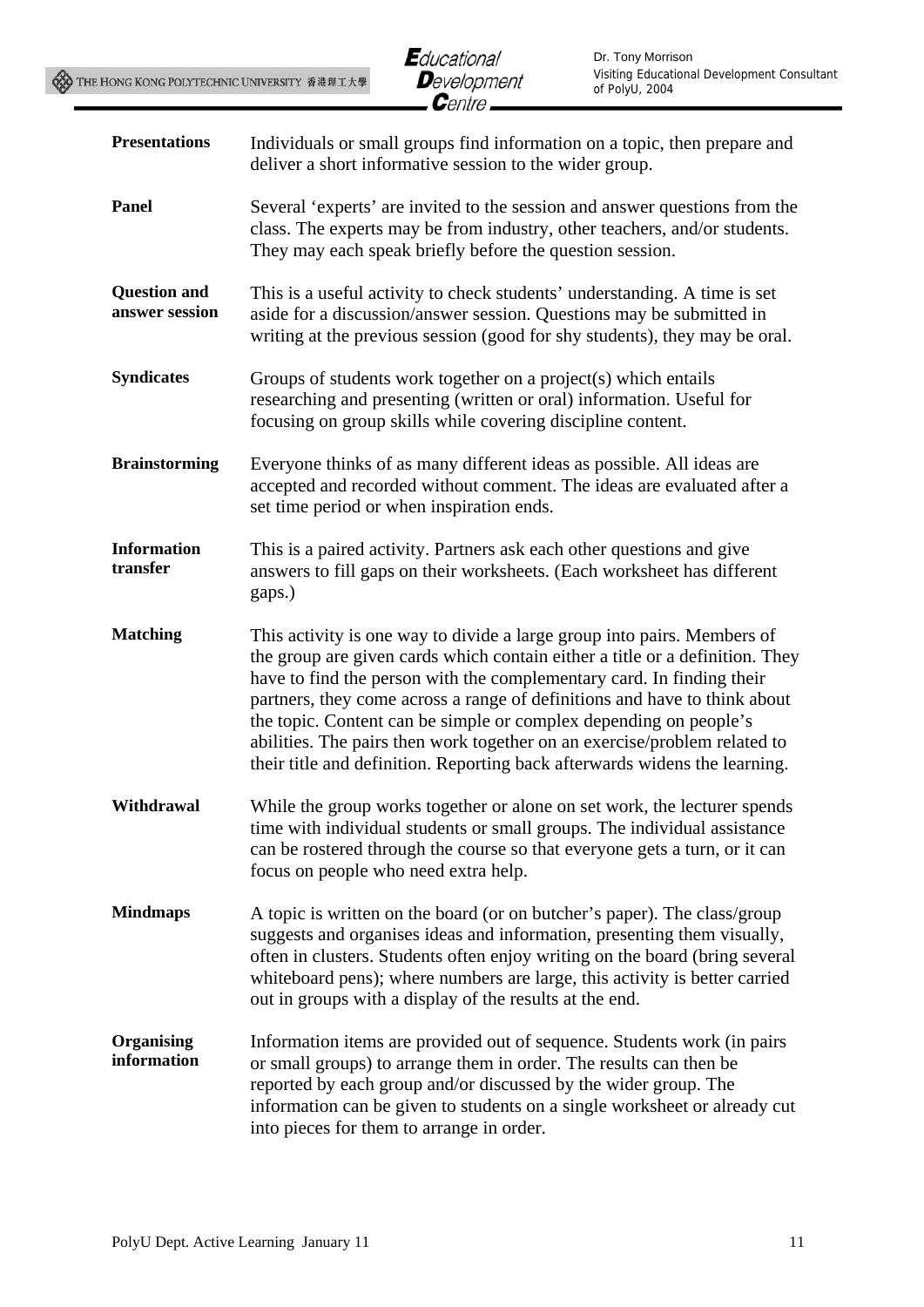| <b>Demonstrations</b>                                                    | The teacher shows students how to do something, or uses equipment to<br>explain theory/principles. This activity can also be presented by a student<br>or group. Seeing something real helps students to remember more clearly.                                                                                                                                                                                                                                                                                                                          |
|--------------------------------------------------------------------------|----------------------------------------------------------------------------------------------------------------------------------------------------------------------------------------------------------------------------------------------------------------------------------------------------------------------------------------------------------------------------------------------------------------------------------------------------------------------------------------------------------------------------------------------------------|
| <b>Experiments</b>                                                       | The teacher or the students carry out a practical activity to verify or refute<br>a principle.                                                                                                                                                                                                                                                                                                                                                                                                                                                           |
| $1 - 2 - 4 -$<br>more<br>(pyramid)                                       | Each person writes brief notes about the topic and then compares them<br>with a partner. Each pair discusses its combined list with another couple.<br>This provides a good basis for discussion in the wider group. It is a good<br>idea to limit the ' $1 - 2 - 4$ ' stages, eg 2 minutes or so for individual and<br>for paired work, 5 minutes for the '4' stage.                                                                                                                                                                                    |
| Show of hands                                                            | This quick check is useful for gaining a rough idea of how many people<br>are confident about a topic. It is worth remembering that confidence is<br>not always the same as understanding. This activity is a good 'energiser'.<br>It is particularly useful at the beginning of a session to focus attention, or<br>when the group has been sitting still for some time.                                                                                                                                                                                |
| 'Ignorance'                                                              | Before the class begins, students consider what they would like to know<br>by the end of the session. They write down some questions - five is a<br>good number to aim for. Some students may like to share their questions,<br>which can be recorded on the board. The students write more questions at<br>the end of the session. These questions are likely to be different from the<br>earlier ones; they should involve a higher level of thinking; there may<br>well be more of them; and they can be a useful basis for further private<br>study. |
| <b>Interactive</b><br>handouts                                           | Instead of providing complete copies of the PowerPoint slides or OHPs<br>give out sheets with various parts missing. These could be mathematical,<br>formulaic, descriptive, analytical, and so on. The students need to<br>complete the materials for them to be useful. Good for in class problem<br>solving                                                                                                                                                                                                                                           |
| Quick quiz                                                               | During a class or randomly have a quick quiz on the material just<br>covered. This could also take the form of a problem solving exercise and<br>groups or individuals can compete for speed and accuracy.                                                                                                                                                                                                                                                                                                                                               |
| <b>Transforming</b>                                                      | Take a set of data or information and transform it into another form. For<br>example a list of characteristics could be transformed into a set of action<br>statements. If learners 'prefer to have relevant content to study' this<br>could be restated as 'ensure the material used in class is relevant to the<br>learner'.                                                                                                                                                                                                                           |
| Problem<br>generation and<br>solving (fears /<br>problems in the<br>box) | Individuals or groups consider a topic, issue, process, case, etc and raise<br>problems or difficulties. Each person or group write the problem on<br>pieces of paper which are folded and put into a box. The 'problems' are<br>then redistributed and solved by others and shared.                                                                                                                                                                                                                                                                     |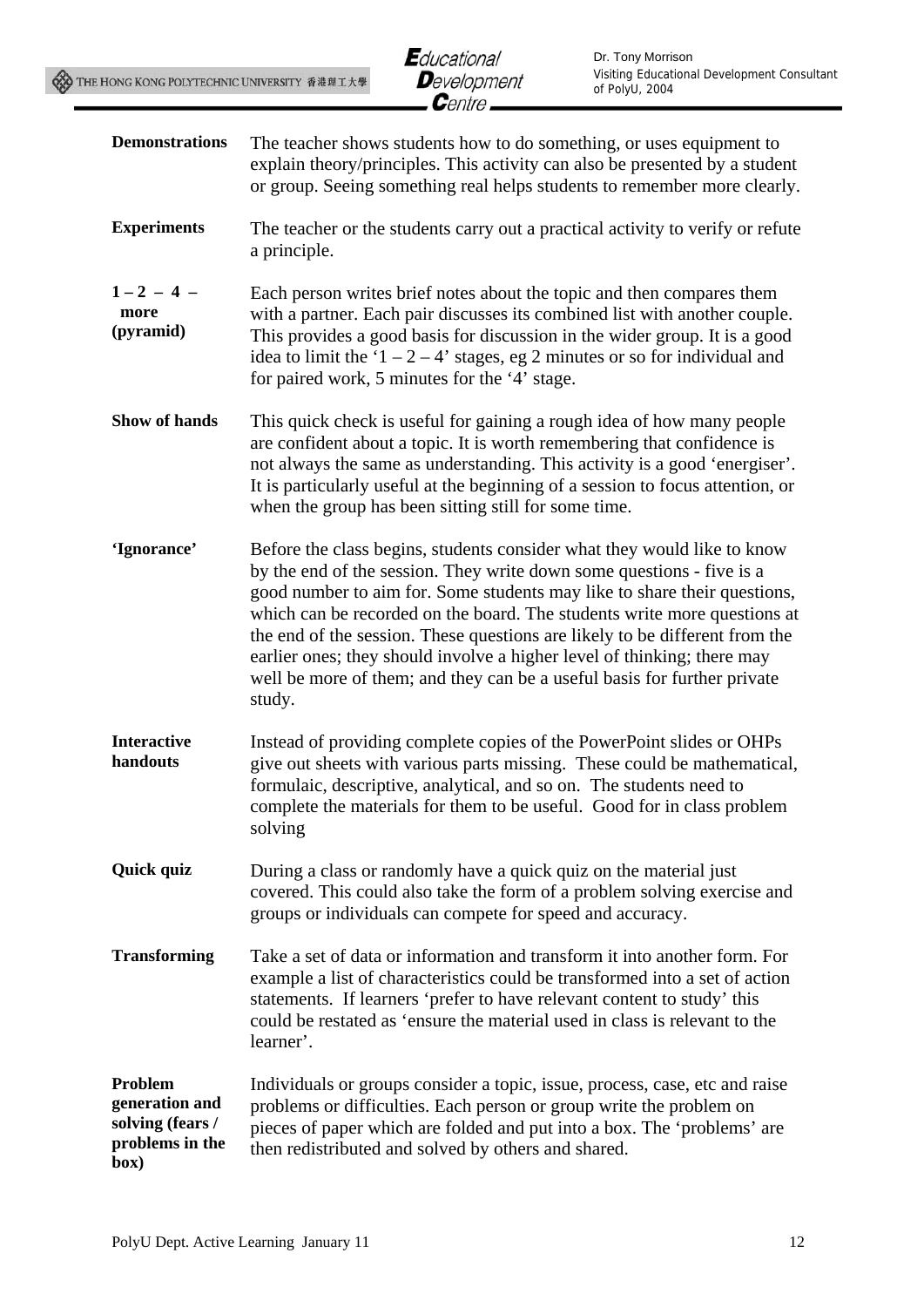### **Active Learning Research Summaries**

A consistent theme of faculty at colleges and universities is that they are not aware of the educational research that currently exists or how it applies to their teaching. The purpose of this section is to provide summaries of research articles that can inform classroom practice. Explore one of the following.

- Talk six minutes less and students learn more!
- How dense should information in a lecture be?
- How to make lectures more clear.

Ruhl, K. L., Hughes, C. A., & Schloss, P. J. (1987, Winter). Using the pause procedure to enhance lecture recall. *Teacher Education and Special Education, 10*, 14-18.

In this study an instructor paused for two minutes on three occasions during each of five lectures: the intervals ranged from 12 to 18 minutes. During the pauses, while students worked in pairs to discuss and rework their notes, no interaction occurred between instructor and students. At the end of each lecture, students were given three minutes to write down everything they could remember from the lecture (free recall); 12 days after the last lecture, the students were also given a 65 item multiple-choice test to measure long-term retention. A control group received the same lectures (using the same anecdotes and visual aids) and was similarly tested. In two separate courses repeated over two semesters, the results were striking and consistent: Students hearing the lectures while the instructor paused did significantly better on the free recall and the comprehensive test. In fact, the magnitude of the difference in mean scores between the two groups was large enough to make a difference of two letter grades depending upon cutoff points!

The implication of this research is staggering, for it essentially says that *if we talk six minutes less, students learn more.* Undoubtedly these counterintuitive results stem from two things: 1) the short lectures (12-18 minutes) are consistent with the research that suggests that students' ability to retain information falls off substantially after 10-20 minutes; and 2) by engaging in an activity that reinforces the information presented, student learning should be increased. This study of Ruhl and others clearly suggests that we have an opportunity to include short, active-learning activities into our lectures with no loss to the content learned. Indeed, students seem to learn more from the process.

Russell. I.J., Hendricson, W.D., & Herbert, R.J. (November, 1984). Effects of lecture information density on medical student achievement. *Journal of Medical Education, 59*, 881- 889.

Concerned about the explosion of information available in medical texts and the perceived need by lecturers that they must cover even more material in the limited time available, the authors studied the effect of information density on student retention. They prepared three different lectures on the same subject. Ninety percent of the sentences in the high-density lecture disseminated new information. By comparison, only 70 percent of the medium and 50 percent of the low-density lecture presented new information. During the remaining time, the lecturer reinforced material by restating key ideas, highlighting the material's significance, providing illustrative examples, and relating the material to the student's prior experience. The lectures were presented to a total of 123 students randomly distributed into three groups,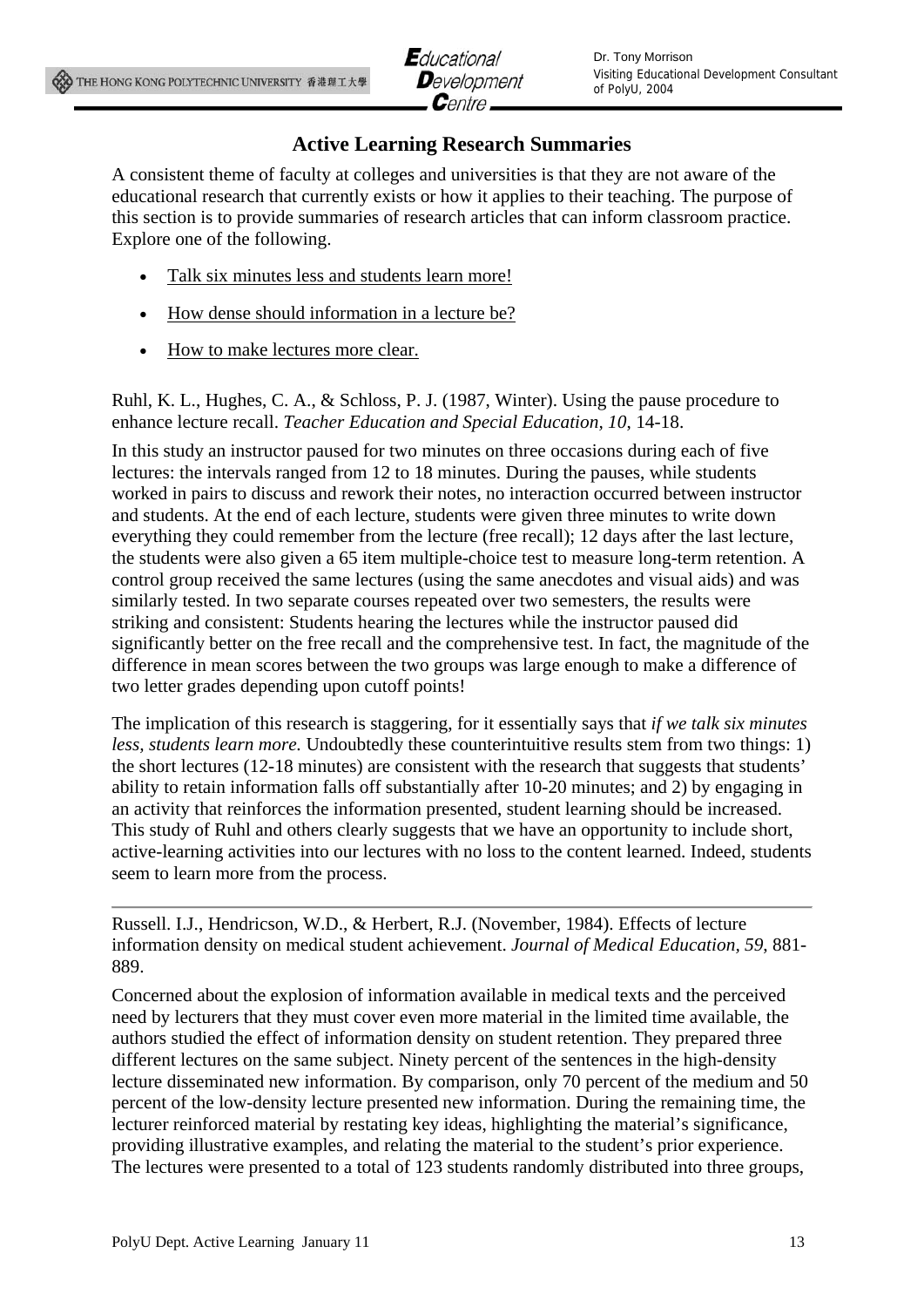

which showed no significant difference in cumulative GPA's. Finally students were given a pretest that showed no significant difference in their knowledge base, a posttest (1) immediately after the lecture, and an unannounced posttest (2) 15 days later.

Statistical results clearly showed that students in this study learned and retained lecture information better when the density of new material was low. The implication is that the amount of new information that students can learn in a given time is limited and that we defeat our purposes when we exceed that limit. [Who among us has not gone over the allotted class time by a minute or two to provide "just one more thing"?] This study suggests, however, that we would be better off presenting only the basic material necessary to achieve our learning objectives: approximately only 50 percent of the material presented in any lecture should be new. The rest of class time should be devoted to material or activities designed to reinforce the material in students' minds.

This study is significant since one of the chief barriers always presented by faculty to the acceptance of active learning is that "there is simply too much content to cover." Apparently *less* new content and more time reinforcing the facts and concepts presented [which could include active learning] will lead to *greater* student learning.

[The following is abstracted from Chilcoat, G. W. (1989). Instructional behaviors for clearer presentations in the classroom. *Instructional Science, 18*, pp. 289-314. Chilcoat did a metaanalysis of ninety-five articles, thirty-five of which presented research at the college/university level. Each study showed that the behavior suggested had a significant effect either on student achievement (learning) or perception at the p <.05 level.]

It is imperative that teachers provide lectures that are as clear as possible so that students can make sense of what is being presented. Understanding allows students to retain, recall and apply material in other circumstances. Failure to understand often leads students to incorrectly interpret material or, in frustration, to ignore what has been said. In the past, many instructors believed that comprehension was entirely the students' responsibility. As we become more knowledgeable about cognitive research, however, it is apparent that much of that burden is the responsibility of the instructor as well. The question, of course, is how do we explicitly make our lectures more clear to students? Chilcoat's synthesis of the research suggests the following.

#### **1. Provide a preview of information prior to an explanation.**

Research suggests that this can be done effectively in one of three ways: An overview, designed to familiarize students with what is to be learned, can both facilitate student achievement and create positive student perception of a lecturer's presentations. Specifically an overview should be short and precise, providing a statement of the overall idea to be presented, the importance of the information to be learned, and a statement that outlines the structure of the content to be presented.

A second preview is called a set induction, which consists of two parts. Prior to the presentation, students are given a commonly known referent in the form of an analogy. During the presentation, new information is constantly referred back to the introductory analogy. This procedure allows students to link unfamiliar material with a concept they already understand. Research suggests this approach encourages student involvement, creates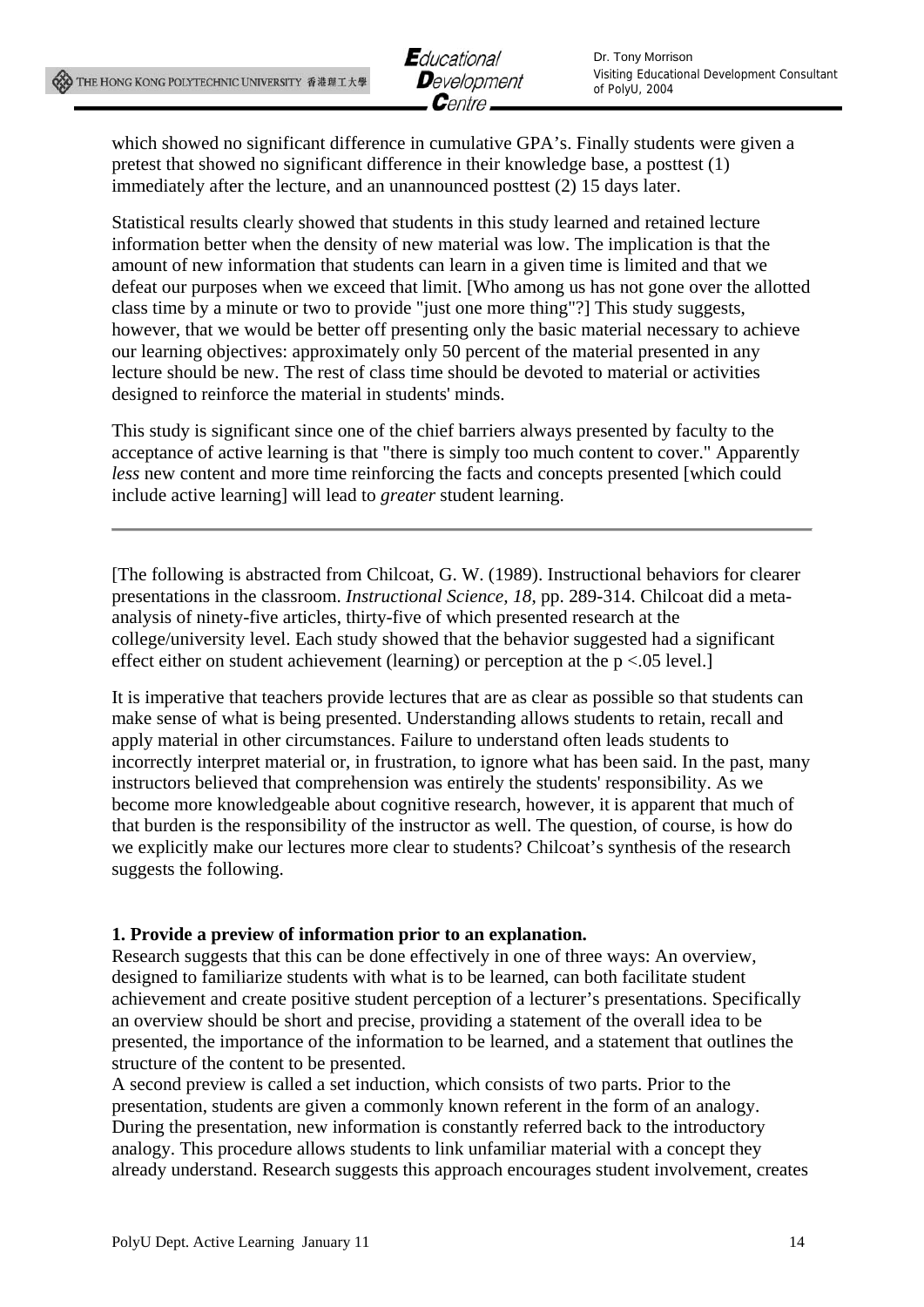a positive student perception of the lecture, and increases student achievement with regard to both short term and long term retention.

The third preview strategy is the advance organizer, which is an introductory statement at an higher level of abstraction than the detailed, related information in the presentation. The advance organizer, therefore, provides an appropriate conceptual framework, depending upon the age and level of the students, for understanding the material to follow. Also, the organizer should provide a link between students' previous understanding and the material to follow, giving concrete examples wherever possible.

#### **2. Organize information within a step-by-step lesson sequence.**

Chilcoat notes, "students tend to get lost in verbal mazes." When exposed to too much material at one time, student learning is reduced. The teacher, therefore, should carefully structure the lecture sequentially, arranging information logically, and breaking down material into clear, coherent, and explicit steps. "It is important that the presentation begins with information that is simple, concrete, familiar and explicit, then progresses to information that is increasingly complex, abstract, unfamiliar, unexplicit and long (p. 302)."

#### **3. Assess student learning when information is being given**.

The instructor should actively and frequently determine if student understand the material that has been presented. Specific strategies to engage students could include discussion questions, written responses (summaries, analytical lists, "what didn't you understand?, inclass journals"), formative (ungraded) quizzes, thumbs up/thumbs down, written problems, etc.. Whatever the technique, the goal is systematically and explicitly to see if students understand what was being presented.

#### **4. Signal transitions between information**.

Transitions are statements that are used by the lecturer to move from the introduction to the body of the presentation, between major points and subpoints, and from the body to the conclusion. Transitions allow students to switch attention between topics, maintain focus and reduce confusion. The key is to make the transition explicit, then to relate the previous information to the new information.

#### **5. Use multiple examples to illustrate information points**.

Well chosen examples illustrate and clarify the conceptual material being presented by making the abstract concrete and understandable. Multiple examples lead to increased student learning and retention of material. When providing examples, teachers should 1) use examples that are appropriate for the level of the student; 2) carefully explain why the example is significant and relevant; and 3) use examples in close proximity to the conceptual material being presented, and 4) obtain student feedback to see if the examples are understood.

#### **6. Stress important points during explanations**.

Lecturers need to draw students' attention to the material that is most crucial in the presentation being given. It is particularly important to stress anticipated difficult points, because detailed, redundant explanations for difficult concepts can lead to increased student learning. Other techniques include 1) writing and underling key concepts on the blackboard; 2) enumerating points; and 3) using voice inflection or pausing after a point; or employing verbal signals such as "It is important to remember".